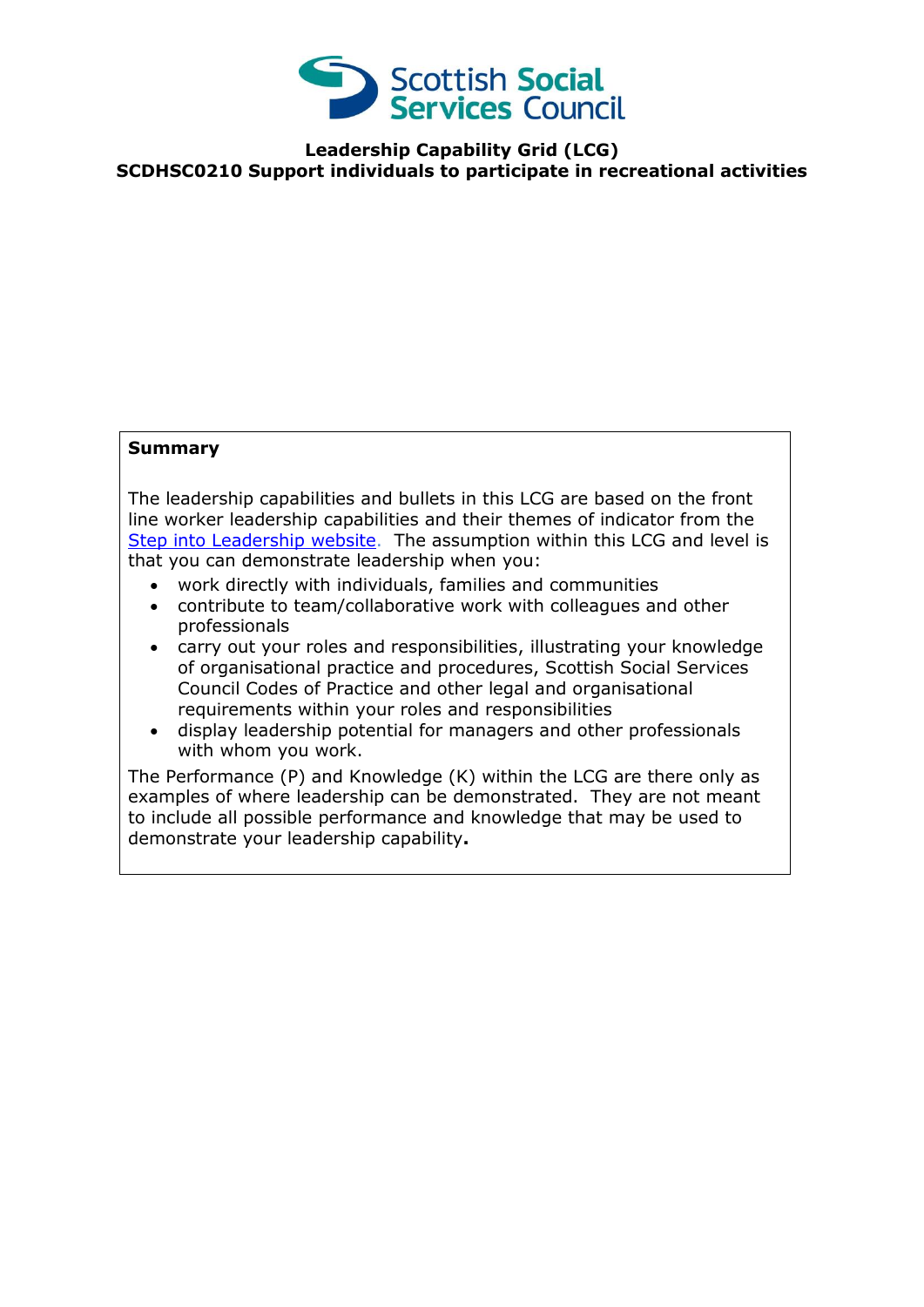

## **Leadership Capability Grid (LCG) SCDHSC0210 Support individuals to participate in recreational activities**

| Leadership<br>capabilities         | When supporting individuals to participate in recreational<br>activities you can demonstrate leadership capabilities by:                                                                                                                                                                                                                                                                                                                                                                                                                                                                                                                                                                                                                                                                                                                                                                                                                                                                                                                                                                                                                               |
|------------------------------------|--------------------------------------------------------------------------------------------------------------------------------------------------------------------------------------------------------------------------------------------------------------------------------------------------------------------------------------------------------------------------------------------------------------------------------------------------------------------------------------------------------------------------------------------------------------------------------------------------------------------------------------------------------------------------------------------------------------------------------------------------------------------------------------------------------------------------------------------------------------------------------------------------------------------------------------------------------------------------------------------------------------------------------------------------------------------------------------------------------------------------------------------------------|
| <b>Vision</b>                      | Providing a vision for individuals, families, communities, colleagues and<br>your organisation when you:<br>• See how best to make a difference when actively preparing,<br>undertaking and reviewing activities, supporting individuals ( $P3,4,6$ ,<br>$8,10,11,20,22$ ; K1-7,14,15), accessing and using related information<br>$(P1,2)$ , using observation and feedback $(P9,10)$ , seeking advice<br>(P19)<br>• Communicate and promote ownership of the vision when working<br>with individual (P3,4,6,8,10,11,20,22; K1-5,14,15), working with<br>others (P17-20; $K10,11$ ) and recording and reporting (P13,16)<br>• Promote social service values when working with individuals $(P3,4,$<br>6,8,10,11,20,22; K1-7,14,15), observing and evaluating (P7,9,12),<br>working with others ( $P17-20$ ; K10,11) and when recording and<br>reporting $(P13, 16)$<br>• See the bigger picture when demonstrating knowledge and practice of<br>organisational, local and national policies and procedures (K1-7,14,<br>15) reviewing and evaluating activities (P8-12) and identifying and<br>implementing change to activities $(P17, 18, 20 - 22)$ |
| Self-<br>leadership                | Displaying self leadership when you:<br>Demonstrate and adapt leadership when supporting individuals<br>prepare for and undertake the activities ( $P3-6$ ; K1-7), reviewing<br>activities ( $P8-12,15,17$ ) and overcoming barriers ( $P18,19$ )<br>Improve own leadership by seeking advice (P19)<br>• Take intelligent risks when supporting individuals to prepare for $(P3,$<br>4; $K1-7,14,15$ ) and carry out the activity (P5,6; $K8,9$ ) and when<br>reviewing the effectiveness including changes needed (P8-12,15,17,<br>$20-22)$<br>• Demonstrate and promote resilience when adapting practice and<br>overcoming barriers (P8-12,15,17-22; K1-5,10-12)<br>Challenge discrimination and oppression $(K1-5)$                                                                                                                                                                                                                                                                                                                                                                                                                                |
| <b>Motivating</b><br>and inspiring | Motivating and inspiring others when you:<br>• Inspire people by personal example $(P3, 4, 8, 10, 11, 17 - 20, 22; K1 - 5, 8,$<br>14,15)<br>Recognise and value the contribution of others (P3,4,6,8,10,11,17;<br>K10,11)<br>Support the creation of a learning and performance culture with<br>individuals and others $(P8-12, 17-20; K1-7)$                                                                                                                                                                                                                                                                                                                                                                                                                                                                                                                                                                                                                                                                                                                                                                                                          |